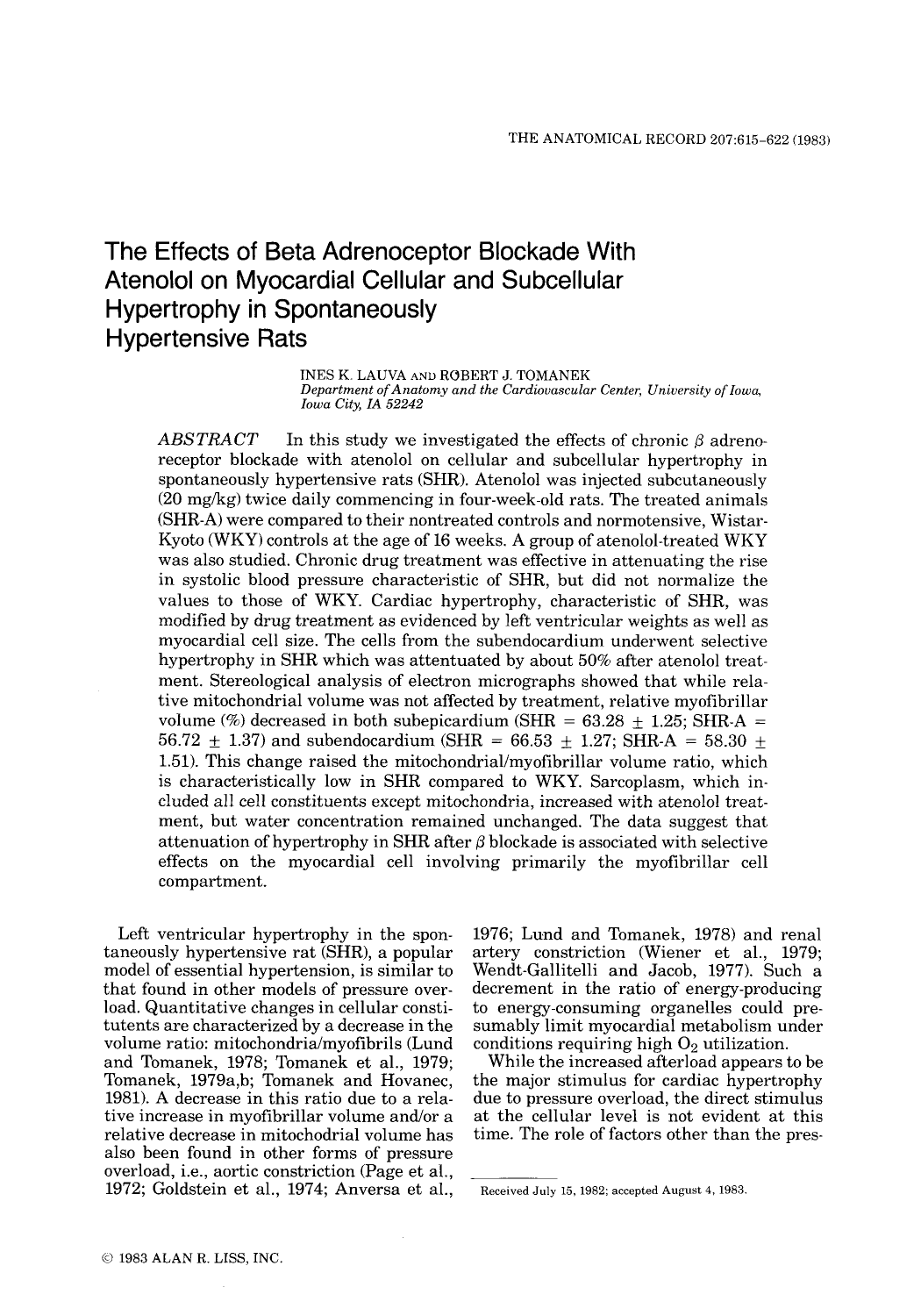sure overload itself, at least in SHR, is suggested by studies which have shown that cardiac hypertrophy can 1) develop in the absence of hypertension (e.g., when hydralazine is used to control blood pressure; Sen and Bumpus, 1979), and 2) be prevented with  $\alpha$ -methyldopa even at dosages which do not prevent the rise in blood pressure characteristic of SHR (Tomanek et al., 1979). Recent work in our laboratory (Tomanek et al., 1982) has shown that catecholamines are not the determining factors in the magnitude of cardiac hypertrophy in SHR, but rather appear to regulate myofibril volume. These findings, then, indirectly implicate  $\beta_1$  adrenergic cardiac receptors in disproportional organelle growth characteristic of cardiac hypertrophy in SHR.

The study described here was initiated to test the hypothesis that blockade of these receptors with the  $\beta_1$  antagonist atenolol would normalize the relative volumes of cellular constituents. This approach permitted us to explore the role of  $\beta_1$  receptors in regulating the quality and/or quantity of cardiac hypertrophy in SHR.

### MATERIALS AND METHODS

Male SHR and their genetic, normotensive counterparts, Wistar-Kyoto (WKY), were used in this study. Atenolol was injected (20 mg/kg, subcutaneously) twice daily beginning at 4 weeks of age and continuing until the animals were studied at 16 weeks of age. Control animals received equivalent doses of saline. The animals were maintained on a 12-hour light/dark cycle and had free access to food and water. Blood pressure was monitored twice weekly by the tail-cuff method (Tomanek et al., 1979).

At the end of the experimental period the animals were anesthetized with Penthrane, mechanically ventilated, and a midline thoracotomy was performed. After the great vessels were dissected free of connective tissues, heparin sulfate (5,000 units) was injected via the inferior vena cava and allowed to circulate for 1 minute. A cannula, consisting of a 19-gauge butterfly needle, was inserted into the ascending aorta, and the tip positioned just above the coronary ostia; the cannula was secured in place with two silk ligatures. The heart was arrested in diastole by injecting 1 ml of procaine into the left ventricular lumen. The right atrium was cut open to allow perfusate outflow and the heart perfused with 20 cc of Locke's solution containing 1 cc of procaine, heated to 37°C. The wash was followed by approximately 100 ml of a modified Karnovsky fixative solution (Tomanek and Karlsson, 1973).

The heart was excised, blotted dry, and whole heart and left ventricular weight (including the septum) was recorded. The left ventricular free wall was then placed in fresh fixative for an additional 2-4 hours. Under a dissecting microscope the subepi- and subendocardium of the left ventricular free wall were separated and groups of fibers were teased out using microforceps. Samples were removed from each layer and placed in a 0.1 M sodium cacodylate buffer with **3%** sucrose for **24-36** hours. The tissue was postfixed in osmium tetroxide (1%) for 2 hours. Samples were rinsed in neutral buffer, dehydrated through a series of ethanols and propylene oxide, and embedded in Epon 812 in flat molds.

# *Light Microscopy and Morphometrics*

One-micron sections were cut on an LKB Huxley microtome, transferred to glass slides, and stained with Richardson's solution. The slides were projected using a Leitz microprojector at a final magnification of  $\times$ 400. Approximately 20 fibers from each block were traced. To assure that the cell area was measured at approximately midlevel, only those fibers sectioned at the level of the nucleus were traced. Cell cross-sectional areas were subsequently determined with a Talos Image Analyzer which was interfaced to a Monroe 1860 desk calculator. The mean area of each specimen was recorded.

## *Electron Microscopy and Stereology*

Thin cross sections were cut on an LKB Huxley ultramicrotome, mounted on copper grids, and stained at room temperature with uranyl acetate and lead citrate solutions. All specimens were viewed with a Siemen's Elmskop 101 electron microscope at 60 kV. Ten cross-sectional cell profiles from each specimen, representing ten fibers, were photographed. The micrographs were enlarged to a final magnification of  $\times$ 18,000.

Fractional cell volumes were calculated based on the technique established by Page and McCallister (1973) and routinely used in our laboratory (Tomanek et al., 1979; Tomanek, 1979a). A transparent overlay grid with intercepts every 6 ml was superimposed over each micrographs. Three classifications of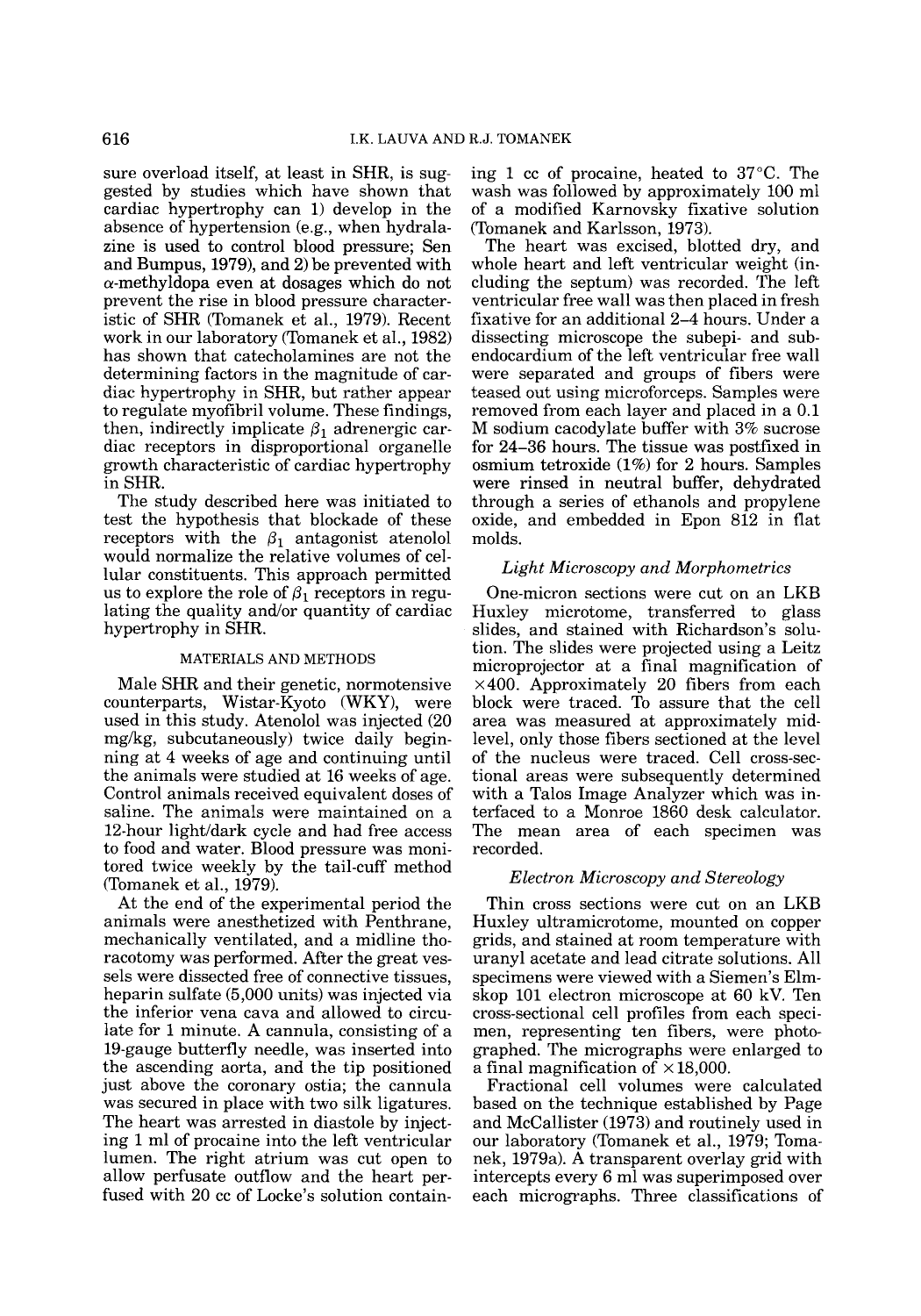| weignt~         |                                     |                               |  |
|-----------------|-------------------------------------|-------------------------------|--|
| Group(N)        | Body<br>weight<br>(g <sub>m</sub> ) | Left<br>ventricular<br>wt(mg) |  |
| <b>WKY (10)</b> | $270 \pm 13$                        | $566 + 35$                    |  |
| $WKY-A(5)$      | $261 + 18$                          | $562 + 49$                    |  |
| <b>SHR (11)</b> | $306 + 10$                          | $835 + 28$                    |  |
| SHR-A (13)      | $294 + 11$                          | $725 + 30$                    |  |
| WKY vs. SHR     | NS                                  | ${}< 0.001$                   |  |
| WKY vs. WKY-A   | NS                                  | NS                            |  |
| SHR vs. SHR-A   | NS                                  | ${}< 0.01$                    |  |

TABLE *1.* Body weight and absolute left ventricular weight $^1$ 

<sup>1</sup>All values are mean  $\pm$  SEM. WKY, Wistar-Kyoto; SHR, spontaneously hypertensive; A, atenolol-treated.

subcellular structures were used: 1) mitochondria, **2)** myofibrils, and 3) all other organelles, matrix, and inclusions (sarcoplasm).

Statistical treatment was based on analysis of variance. For those variables with significant F values, the Bonferoni t-test was used to determine significant differences between group means. A probability level of < 0.05 was considered statistically significant.

#### RESULTS

To verify the effectiveness of atenolol, heart rates were recorded in four SHR and four WKY rats before and after atenolol injection. A resting bradycardia was evident by 18% and 11% declines in heart rate in WKY and SHR, respectively, within 15 minutes of the injection. This bradycardia persisted throughout the 6-hour recording period.

# *Left Ventricular Mass and Water Content*

Table 1 includes body weight and left ventricular weight. At the time of sacrifice, SHR were signficantly heavier than control WKY animals; chronic atenolol treatment did not alter body weight in SHR or WKY. Left ventricular (LV) weight was greater (by 47%) in SHR than WKY, and was markedly modified in the SHR treated with atenolol (SHR-A). LV water percent  $(X \pm SEM)$  was similar in all groups studied:  $WKY = 80.4 \pm 0.8$ ; WKY- $A = 78.3 \pm 1.9$ ; SHR = 80.6  $\pm$  0.6; SHR-A  $= 79.6 \pm 0.1.$ 

# *Blood Pressure and Left Ventricular Weight/ Body Weight Ratio*

Values for blood pressure and left ventricular weight/body weight (LVW/BW) are shown in Figure 1. All SHR used in this study had systolic blood pressures greater than 154 mm Hg as measured by the tail-cuff

- **180 Control**   $\vdash$ **Atenolol Treated 170**   $3.1$ - **160**   $2.8$   $\frac{1}{2}$ -  $\begin{bmatrix} 1 \\ 1 \end{bmatrix}$ **150 8P(mmHg)**<br>**8P(mmHg)** - Ratio **E 140**   $2.5$ - LVW/BW **130**  - **120**   $2.2$ - **110**   $1.9$ -  $\frac{1}{2}$ **100**  *t*  **WKY SHR WKY SHR** 

Fig. 1. Systolic blood pressure (BP) and left ventricular weight (mg)/body weight (gm) ratio (LVWIBW) of atenolol-treated and nontreated Wistar-Kyoto WKY) and spontaneously hypertensive (SHR) rats. The number of animals is indicated in Table 1. All values are  $X \pm SEM$ . Statistically significant differences ( $P \le 0.05$ ) are indicated: \*, SHR vs. WKY; \*\*, atenolol-treated vs. strain control.

method; the group mean is significantly higher in control SHR when compared to control WKY. Atenolol treatment modified the increase in blood pressure in treated SHR but the mean value remained above normotensive levels.

Control values for LVW/BW were 29% higher in SHR than in WKY. Drug treatment signficantly attenuated the increase in left ventricular mass in SHR; LVWBW ratios of SHR treated with atenolol were about 10% lower than their nontreated controls. Left ventricular hypertrophy, though modified in drug-treated animals, remained above that for control WKY animals.

# *Fiber Area*

Although mean fiber areas (Fig. **2)** in both regions of the heart were larger in SHR than in WKY, the difference is significant only in the subendocardium. Analysis of the fiber area data shows that the subendocardial fi-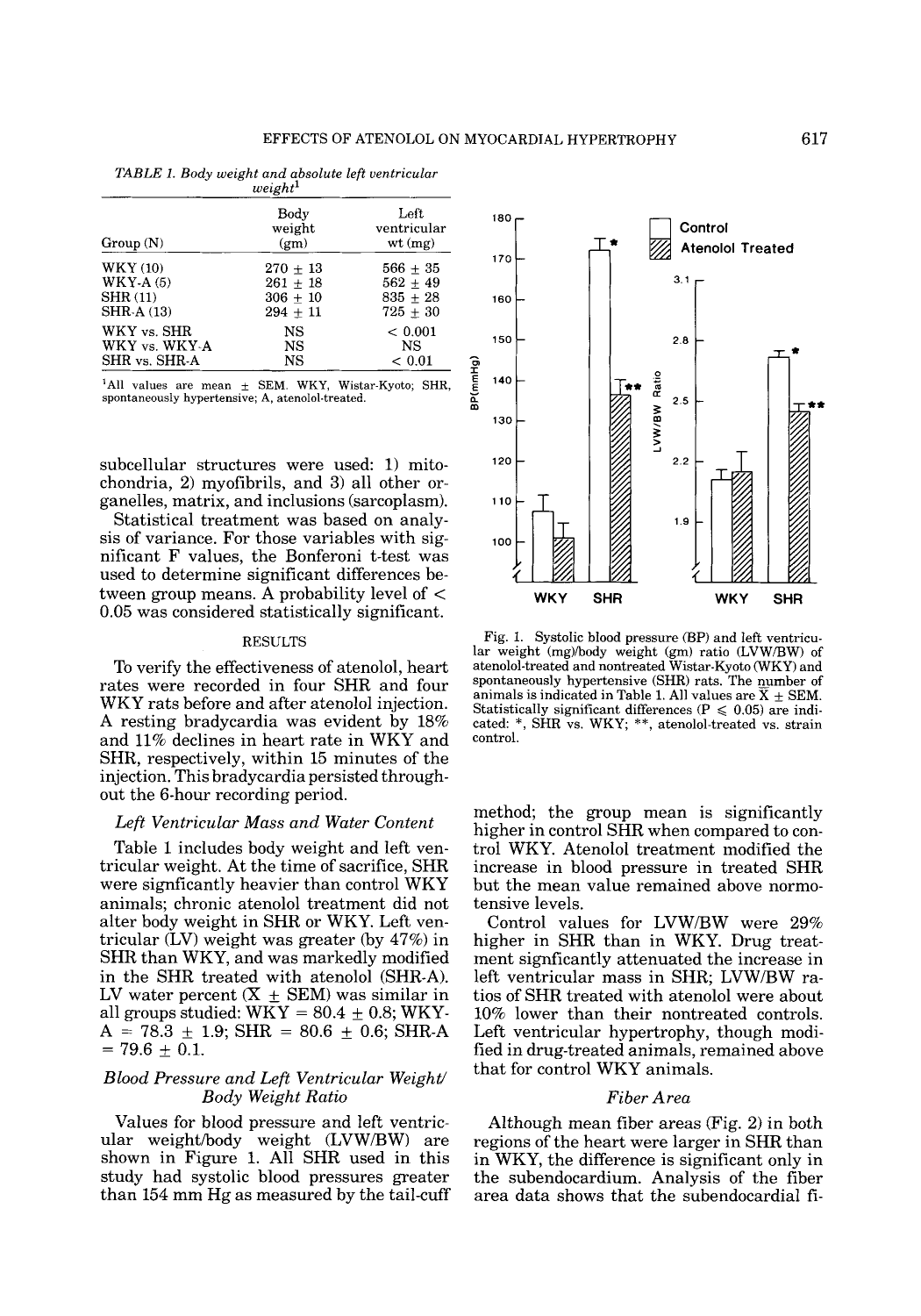

Fig. 2. Cross-sectional areas of fibers obtained from the subepicardium (SUBEPI) and subendocardium (SUBENDO). All values are  $\overline{X} \pm$  SEM. The number of animals is provided in Table 2. *4',* Statistically significant differences between SHR and WKY.

*TABLE 2. Relative cell volumes (% of total cell volume) of the three major cellular compartments<sup>1</sup>* 

| Group(N)                                                       | Myofibrils                                                           | Mitochondria                                                           | Sarcoplasm                                                         |
|----------------------------------------------------------------|----------------------------------------------------------------------|------------------------------------------------------------------------|--------------------------------------------------------------------|
| Subepicardium<br>WKY(8)<br>$WKY-A(3)$<br>SHR(6)                | $63.06 + 1.08$<br>$58.33 + 1.77$<br>$63.28 + 1.25$                   | $30.69 + 0.68$<br>$29.83 \pm 1.12$<br>$28.53 \pm 0.79$                 | $6.70 \pm 1.11$<br>$12.73 + 1.69$<br>$8.17 + 1.19$                 |
| $SHR-A(5)$<br>WKY vs. SHR<br>SHR vs. SHR-A<br>WKY-A vs. WKY    | $56.72 + 1.37$<br>NS<br>${}< 0.005$<br>NS                            | $29.16 + 0.87$<br>NS.<br><b>NS</b><br><b>NS</b>                        | $14.04 + 1.31$<br>NS.<br>< 0.005<br>${}< 0.01$                     |
| Subendocardium<br>WKY(9)<br>$WKY-A(3)$<br>SHR(7)<br>$SHR-A(5)$ | $61.84 + 1.12$<br>$58.30 + 1.94$<br>$66.53 + 1.27$<br>$58.30 + 1.51$ | $32.70 + 0.94$<br>$29.13 + 1.63$<br>$29.26 \pm 1.07$<br>$28.26 + 1.26$ | $5.67 + 0.97$<br>$12.57 + 1.58$<br>$4.21 + 1.03$<br>$14.54 + 1.22$ |
| WKY vs. SHR<br>WKY vs. WKY-A<br>SHR vs. SHR A                  | ${}< 0.02$<br><b>NS</b><br>< 0.001                                   | NS<br><b>NS</b><br><b>NS</b>                                           | NS<br>${}< 0.01$<br>${}< 0.001$                                    |

<sup>1</sup>All values are percentage of total cell volume expressed as  $\overline{\text{X}}$  + SEM.

bers underwent preferential hypertrophy, i.e., a **43%** increase in cross-sectional area. Chronic treatment with atenolol modified fiber growth in the subendocardial region in SHR so that the magnitude of the hypertrophy in this region was approximately 50% of that of the SHR controls. Fiber area in WKY was not significantly affected by atenolol treatment.

# *Stereology*

The subcellular organelle volumes determined by point-counting analysis are provided in Table 2. In subepicardial specimens the relative volumes of mitochondria, myofibrils, and sarcoplasm are not signficantly different in control SHR and WKY. However, atenolol treatment signficantly reduced relative myofibrillar volume in SHR below the control value and conversely increased relative sarcoplasmic volume. Mitochondria1 volume, however, was not altered by drug treatment. In WKY treated with the beta blocker, the only change was an increase in sarcoplasm similar to that which occurred in treated SHR.

In the subendocardium, where significant hypertrophy occurred, relative myofibrillar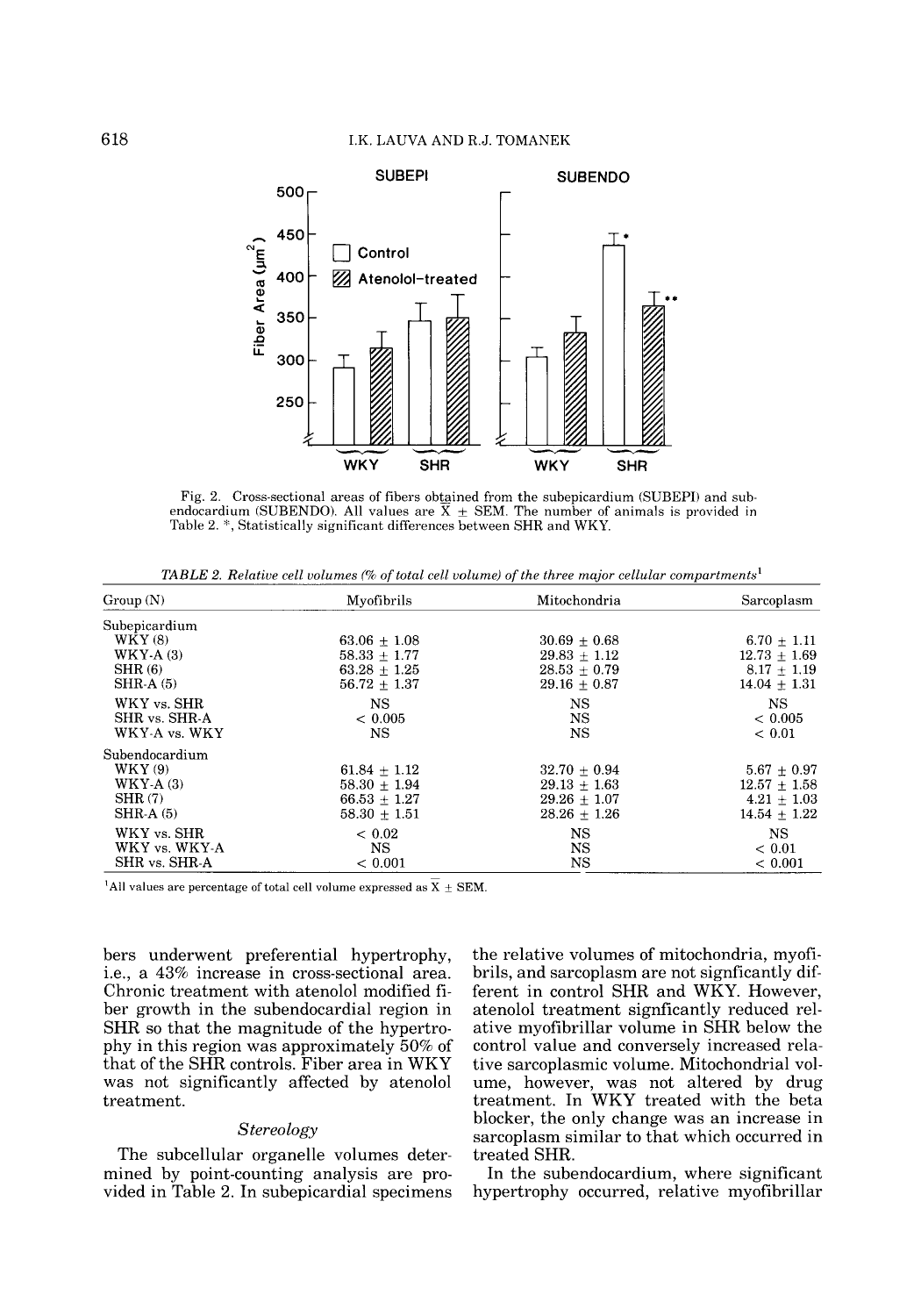

Fig. 3. Mitochondrial/myofibrilar volume ratio of fibers obtained from the subepicardium and subendocardium. All values are  $\overline{X} \pm \text{SEM}$ . The number of animals is provided in Table 2. ", Statistically signficant difference between SHR and WKY.

volume is significantly greater in control SHR than in WKY. The growth of myofibrillar volume is significantly lower in treated SHR when compared with their SHR controls. As in the subepicardial cells, relative mitochondria1 volume was not affected by atenolol treatment, but relative sarcoplasmic volume increased almost threefold in the atenolol-treated SHR; an increase in relative sarcoplasmic volume is also evident in the WKY-A group.

It appears, then, that chronic  $\beta_1$  adrenergic blockade with atenolol had no effect on mitochondrial volume, but attenuated myofibrillar growth and increased the amount of sarcoplasm. These results were consistent in both myocardial layers.

## *MitochondriaUMyoftbrillar Ratio*

Comparison of **mitochondrial/myofibrillar**  (mito/myo) volume ratios in the subepicardium (Fig. **3)** indicates that there is no significant difference in this ratio between WKY and SHR control groups. However, the decreased myofibrillar volume seen in treated SHR resulted in a significantly higher mito/ my0 volume ratio compared to nontreated SHR. In the hypertrophied cells of the subendocardium of SHR mito/myo volume ratio was lower than in WKY ( $P < 0.01$ ). Atenolol treatment normalized the ratio to a value similar to that of WKY. However, treatment of WKY did not significantly alter this ratio in either region of the left ventricle.

# DISCUSSION

This study suggests that cardiac  $\beta_1$  receptors play a major role in the development of cardiac hypertrophy in the spontaneously hypertensive rat. Not only cardiac mass, but also the subcellular composition of the cardiocyte is significantly modified upon treatment with the  $\beta_1$  adrenoceptor antagonist, atenolol.

# *Left Ventricular Mass*

Several antihypertensive drug regimens have been shown to prevent or reverse cardiac hypertrophy in SHR. Left ventricular mass, measured as absolute weight or as LVWBW ratio, was modified to approximately the same extent with atenolol as with  $\alpha$ -methyldopa (Sen et al., 1974; Tomanek et al., 1979; Sen and Bumpus, 1979; Spech et al., 1980) and with captopril, an angiotensinconverting enzyme inhibitor (Sen et al., 1980; Antonaccio et al., 1979). The data from this study are in agreement with an earlier study by Richer et al. (1978) which also demonstrated a modified LVW/BW ratio in SHR treated with atenolol.

The notion that cardiac hypertrophy is a direct response to pressure overload stimuli in cases of essential hypertension in humans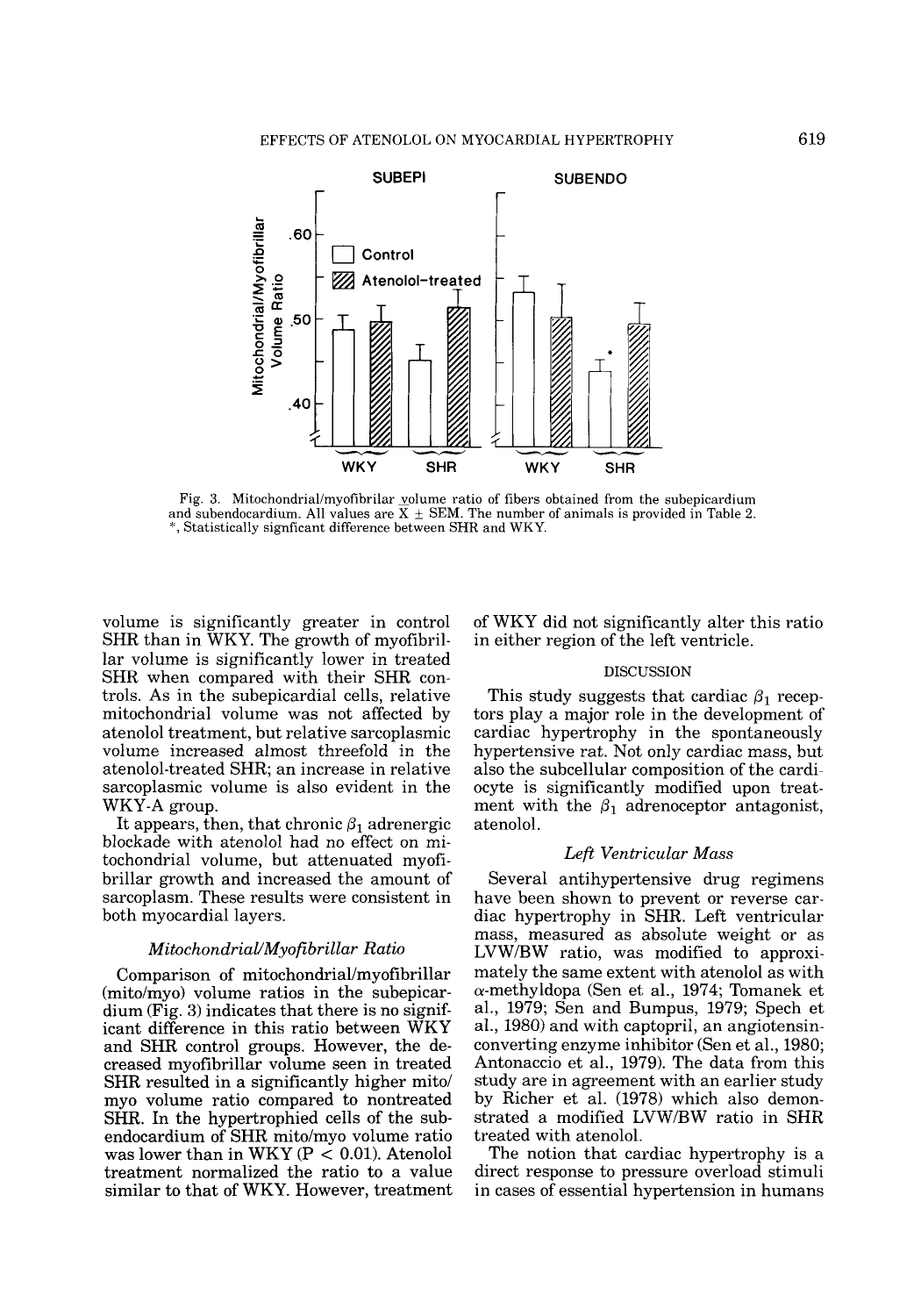and in SHR has been contradicted by a number of studies. The vasodilatory action of hydralazine directly upon the smooth muscle cells of the peripheral vasculature successfully prevented or reversed hypertension in SHR in a number of studies (Weiss and Lundgren, 1978; Sen et al., 1974; Antonaccio et al., 1979; Uchiyama et al., 1977; Pfeffer et al., 1977; Weiss et al., 1974), but had no effect on cardiac mass. This paradox has been attributed, in part, to a baroreceptor-mediated increase in cardiac output following administration of the drug. In order to block this reflex, hydralazine was used in combination with the sympathetic blocking agent, guanethidine (Weiss and Lundgren,  $1978$ ), or the combination of a blocking agent and diuretic, reserpine, and hydrochlorothiazide (Sen and Bumpus, 1979; Tomanek, 1979b). This use of multiple agents resulted in not only the reduction of blood pressure, but also a moderate reduction in left ventricular mass. However, this approach to modifying left ventricular mass is somewhat limiting in that the factors responsible for cardiac hypertrophy cannot be identified. Inasmuch as single drug treatments may or may not affect a particular parameter, in this case cardiac hypertrophy, cumulative effects of multiple drug regimes may be more complex than their simple additive effects. The dissociation of hypertensive levels of blood pressure and left ventricular hypertrophy in SHR has support from other studies. Neither sympathectomy (Cutilletta et al., 1977) nor adrenal demedullation (Tomanek et al., 1982) nor the two in combination (Tomanek et al., 1982) modifies cardiac hypertrophy despite their moderate effectiveness in modifying blood pressure.

While most  $\beta$ -adrenergic blocking drugs modify the development of hypertension, their effect on cardiac mass in not entirely clear. **A** slight decrease in left ventricular mass was noted in female, but not male, SHR following treatment with propranolol (Weiss and Lundgren, 1978; Pfeffer et al., 1977) or with timolol (Pfeffer et al., 1977). Cardiac mass was reduced, however, in nonhypertensive rabbits injected with propranolol (Vaughan Williams et al., 1977; Vaughan Williams and Raine, 1974).

Previous documentation of modified cardiac hypertrophy seen following atenolol treatment in SHR has been limited to left ventricular weight (Richer et al., 1978,1980). While our results are in concert with these

studies, our data demonstrate that reduced heart weight is due mainly to alteration of the fiber size increase in the subendocardial region of the left ventricle.

# *Intracellular Composition*

Pressure overload-induced cardiac hypertrophy is characterized by an increased volume of contractile elements and/or a decrease in the volume of energy-producing organelles (Page et al., 1972; Goldstein et al., 1974; Anversa et al., 1976; Lund et al., 1976; Lund and Tomanek, 1978; Tomanek et al., 1979). However, few investigators have studied the effects of antihypertensive drug treatment on intracellular elements. Our results indicate that when hypertrophy in SHR is modified by atenolol the myocytes are characterized by an apparently normal, rather than disproportional growth of myofibrils; we also showed that the diminished growth of myofibrils was associated with a substantial increase in sarcoplasmic volume. That the latter was not due to enhanced water content was verified by the normal water content of left ventricular samples. Since relative mitochondrial volume was not significantly altered by atenolol treatment, it is suggested that the growth of these organelles was proportional to the overall growth in cell width. Thus, it appears that the major intracellular effect of atenolol treatment is attenuation of myofibrillar growth. The observed normalization of the **mitochondriallmyofibrillar** ratio was due primarily to a decrease in the denominator rather than to an increase in the numerator.

The normalization of intracellular components, like normalization of cell size, is not exclusively linked with blood pressure levels. When SHR were treated with  $\alpha$ -methyldopa in doses which did not signficantly affect blood pressure, cardiac hypertrophy was modified and myocardial cell compartment volumes were normalized to WKY values (Tomanek et al., 1979). This could be interpreted as supporting evidence for neuronal regulation of left ventricular mass and organelle growth. Indeed, neonatal sympathectomy with nerve growth factor antiserum has been shown to normalize the mito/myo volume ratio in SHR (Page and Oparil, 1978). This normalization, however, occurred in the presence of fully developed left ventricular hypertrophy, a finding which suggests that cardiac mass and organelle volumes are regulated by separate factors. This contention is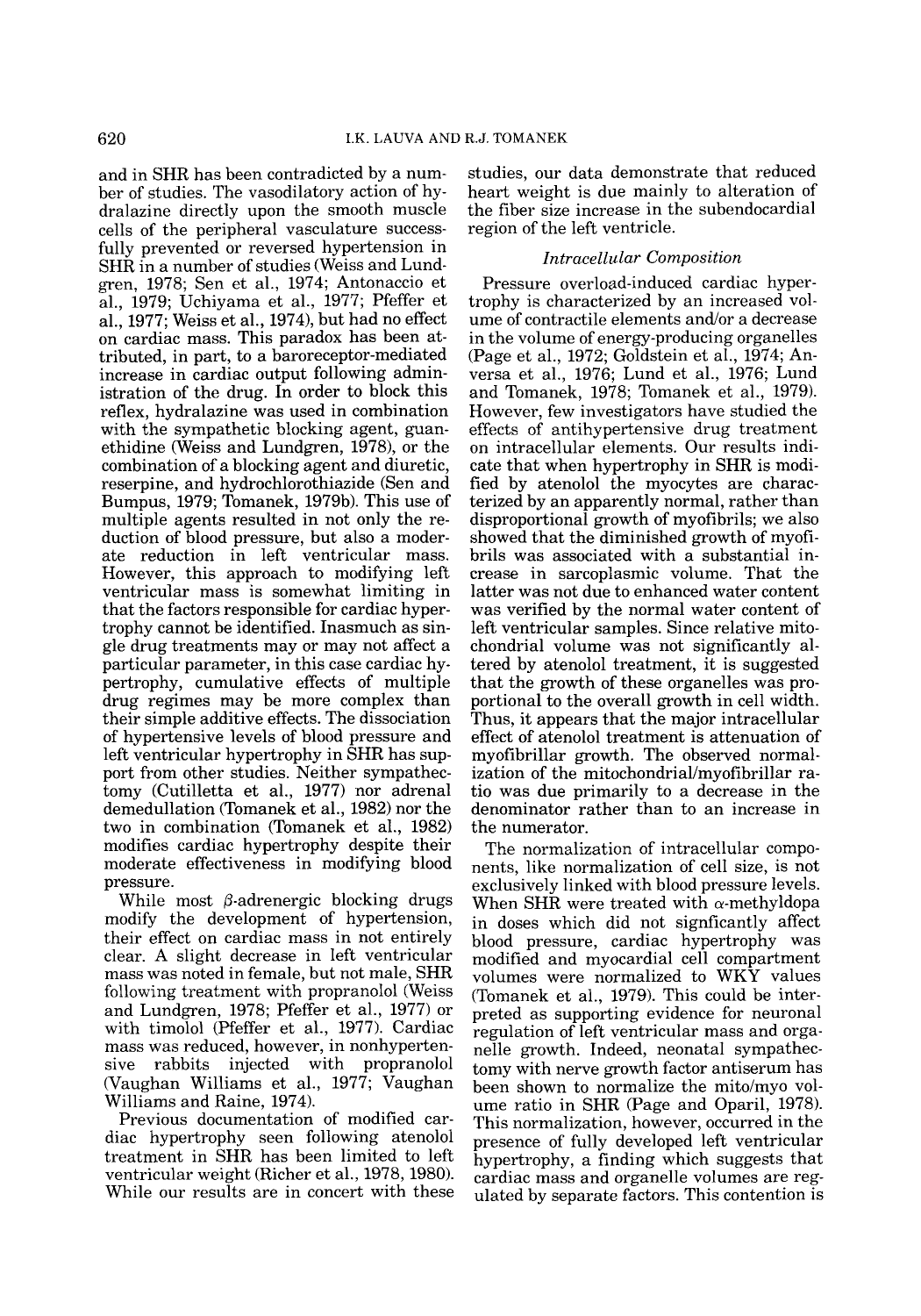further supported by recent work from our laboratory which demonstrated that sympathectomy and adrenal demedullation had no effect on left ventricular mass in SHR but did prevent myofibril volume from reaching the high values characteristic of untreated SHR and thus facilitated a normal mito/myo volume ratio (Tomanek et al., 1982).

#### GENERAL COMMENTS

The precise role of  $\beta_1$  receptors in the development of cardiac hypertrophy is not clear. The ultimate effect of any stimulus which acts via the  $\beta_1$  receptor to induce cardiac hypertrophy would be dependent upon two factors: 1) receptor number and 2) the receptor's affinity for its ligand. If cardiac hypertrophy is dependent upon an agent stimulating the cardiac  $\beta_1$  adrenoceptor, then modulation of either receptor number or affinity could act as the regulator. While actual receptor number appears to be decreased in most rat models of hypertension (Woodcock et al., 1978, 1979; Savarese and Berkowitz, 1979; Limas and Limas, 1978), other reports suggest no difference in number (Giachetti et al., 1979) and even an increased number of receptors (Limas, 1979). Most studies agree that while receptor number may be different in the hypertrophied myocardium, affinity of the receptor is unchanged (Woodcock et al., 1978, 1979; Savarese and Berkowitz, 1979; Limas and Limas, 1978).

If a dynamic relationship between receptor occupancy and receptor number truly does exist, as suggested by Glaubinger and Lefkowitz (1977) and supported by other experimental evidence (Glaubinger et al., 1978; Arnett and Davis, 1979; Pik and Wolleman, 1977 Kunos et al., 1978), then obviously this factor must be considered when evaluating  $\beta_1$  receptor number in the different hypertensive-hypertrophic models. The lower heart rates of treated SHR in our study provide evidence that atenolol was effective as a  $\beta_1$ antagonist. However, the exact role of *6* receptors in the development and maintenance of hypertrophy in SHR remains to be defined.

In conclusion, our data implicate myocardial cell  $\beta$  receptors in the type of cardiac hypertrophy characteristic of SHR. On the basis of this study and other recent investigations, it appears that myofibrillar growth is dependent upon  $\beta$  adrenoceptors. However, the role of these receptors in the magnitude of cardiac hypertrophy is less clear. Though atenolol is a  $\beta$ -adrenergic antagonist, the attentuation of left ventricular cardiac hypertrophy could be related to factors which are secondary to  $\beta$  blockade, e.g., decreased heart rate and/or cardiac output (Thomas et al., 1981).

#### ACKNOWLEDGMENTS

This work was supported by a grant from the National Institutes of Health (HL 18629).

# LITERATURE CITED

- Antonaccio, M.J., B. Rubin, Z.P. Horovitz, R.J. Laffan, M.E. Goldberg, J.P. High, D.N. Harris, and I. Zaidi (1979) Effects of chronic treatment with captopril (SQ 14,225), an orally active inhibitor of angiotensin I con- verting enzyme, in spontaneously hypertensive rats. Jpn. J. Pharmacol., 29,285-294.
- Anversa, P., **A.V.** Loud, and L. Vitali-Mazza (1976) Morphonietry and autoradiogrphy of early hypertrophic changes in the ventricular myocardium of adult rat. Lab. Invest. 35(5):475-483.
- Arnett, C.D., and J.N. Davis (1979) Denervation induced changes in alpha and beta adrenergic receptors of the rat submandibular gland. J. Pharmacol. Exp. Ther., 211(2):394-400.
- Cutilletta, A.F., L. Erinoff, **A.** Heller, J. Low, and S. OpariI (1977) Development of left ventricular hypertrophy in young spontaneously hypertensive rats after
- peripheral sympathectomy. Circ. Res., 40(4):428-434. Giachetti, A., T.L. Clark, and F. Berti (1979) Subsensitivity of cardiac  $\beta$ -adrenoceptors in renal hypertensive rats. J. Cardiovasc. Pharmacol., 1(4):467-471.
- Glaubinger, G., and R.J. Lefkowitz (1977) Elevated betaadrenergic receptor number after chronic propranolol treatment. Biochem. Biophys. Res. 78/21:720-725.
- Glaubinger, G., B.S. Tsai, R.J. Lefkowitz, B. Weiss, and E.M. Johnson Jr. (1978) Chronic guanethidine treatment increases cardiac  $\beta$ -adrenergic receptors. Nature, 273,240-242.
- Goldstein, M.A., L.A. Sordahl, and A. Schwartz (1974) Ultrastructural analysis of left ventricular hypertrophy in rabbits. J. Mol. Cell. Cardiol., 6:265-273.
- Kunos, G., B. Robertson, W.H. Kan, H. Preiksaitis, and L. Mucci (1978) Adrenergic reactivity of the myocardium in hypertension. Life Sci., 22(10):847-854.
- Limas, C., and C.J. Limas (1978) Reduced number of *6*  adrenergic receptors in the myocardium of spontaneously hypertensive rats. Biochem. Biophys. Res. Commun.,  $83(2):710-714$ .
- Limas, C.J. (1979) Increased number of  $\beta$ -adrenergic receptors in the hypertrophied myocardium. Biochim. Biophys. Acta, 588:174-178.
- Lund, D.D., and R.J. Tomanek (1978) Myocardial hypertrohy in spontaneously hypertensive and aortic constricted rats. Am. J. Anat.,  $152(2):141-152$ .
- Lund, D.D., R.J. Tomanek, and J.W. Davis (1976) Cellular and subcellular basis of cardiac hypertrophy in the spontaneously hypertensive rat. In: Spontaneous Hypertension: Its Pathogenesis and Complications (11). Washington, D.C.: U.S. Printing Office, pp. 41-50.
- Page, E., and L.P. McCallister (1973) Quantitative electron microscopic description of heart muscle cells. Am. J. Cardiol.,  $3\overline{I}$ :172–181.
- Page, E., and S. Oparil (1978) Effect of peripheral sympathectomy on left ventricular ultrastructure in young